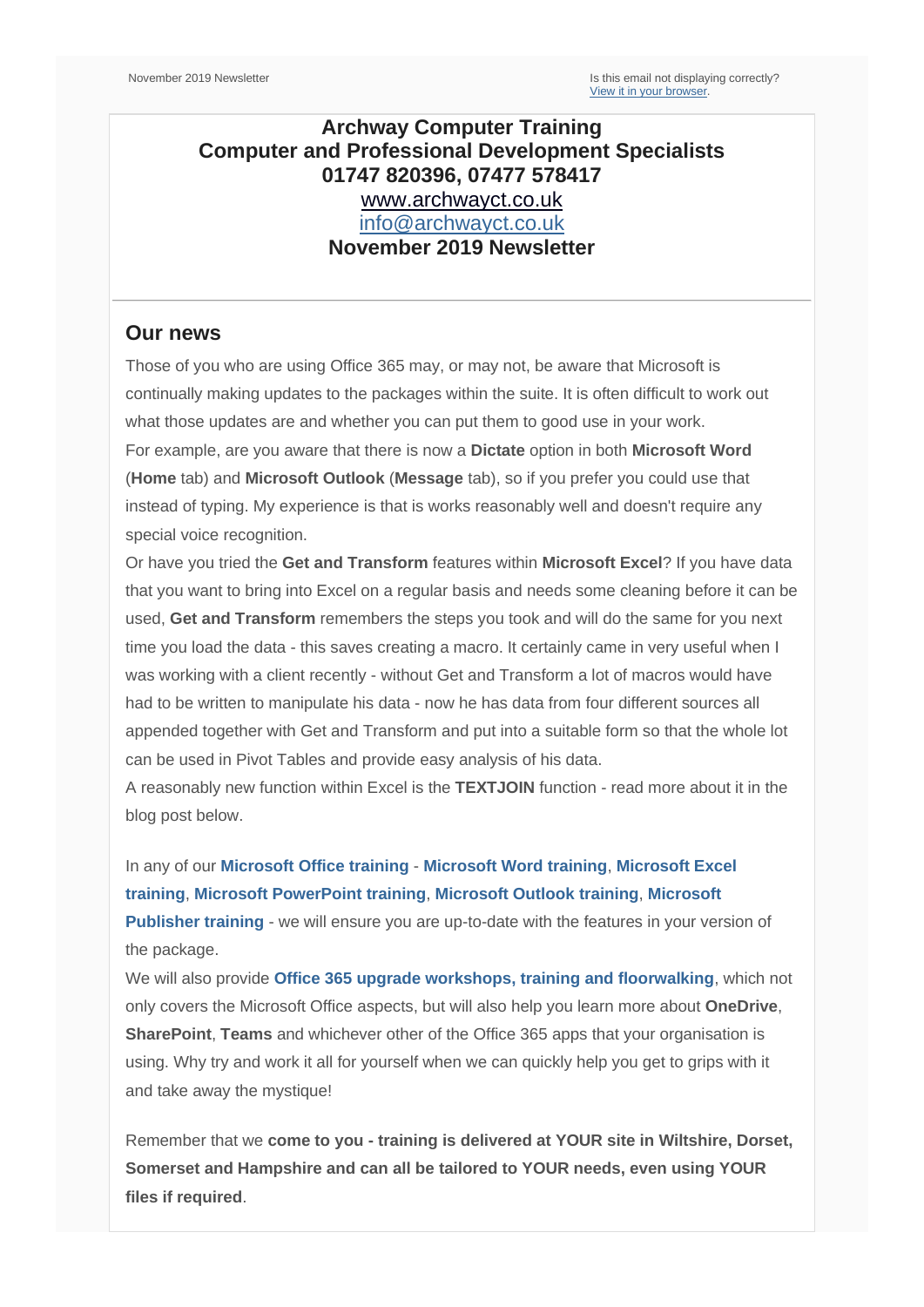We are proud of our experience and authority in training and consulting in IT packages and personal development skills. For a full list of our courses, visit **[http://www.archwayct.co.uk](http://www.archwayct.co.uk/)** .

y [jdonbavan](https://ifonlyidknownthat.wordpress.com/author/jdonbavand/)

## **If Only I'd Known That Blog**

If only I had £50 for every time someone says to me during a training session 'If only I'd known that last week…' So, I have set up a blog with some of the answers that have proved very useful to people. You can see this at <http://ifonlyidknownthat.wordpress.com/>

**For example:**

## **Microsoft Excel – Charts with missing values**

If you create a line chart where there are blanks in the data, the resulting chart can look rather odd!



On the **Chart Design** tab, click **Select Data**.

| Select Data Source      |                                                   |       |                                   | 図<br>Ð |
|-------------------------|---------------------------------------------------|-------|-----------------------------------|--------|
|                         | Chart data range: - [Orders.duc Sheet1!PhotTable1 |       |                                   | ÷      |
|                         |                                                   |       | <b>STI</b> Switch Row/Column      |        |
| Legend Entries (Series) |                                                   |       | Horizontal (Category) Asis Labels |        |
| 謂品                      | 同画<br>X Bernove                                   | All M | 取响                                |        |
| 2018                    |                                                   |       | Jan                               | ۸      |
| 2019                    |                                                   |       | Feb                               |        |
|                         |                                                   |       | Mar                               |        |
|                         |                                                   |       | Apr                               |        |
|                         |                                                   |       | May                               | Y      |

From the **Select Data Source** dialog box, click **Hidden and Empty Cells**.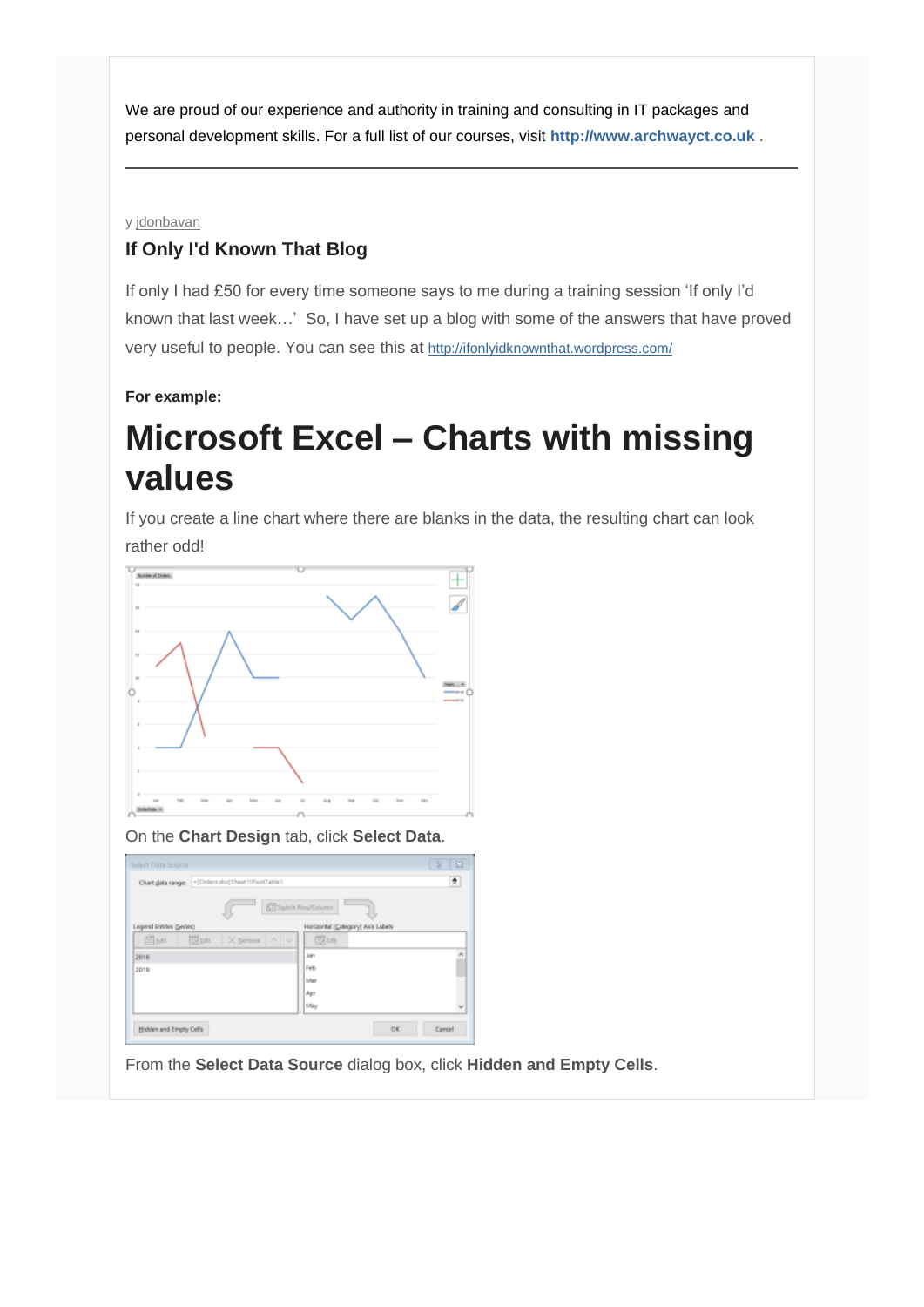

Choose from one of the options. Here, I have chosen **Connect data points with line**. Click **OK**. Your chart will no longer have gaps.



Find further details of our [Microsoft Excel training](http://www.archwayct.co.uk/microsoft-office-training/microsoft-excel-training)**.**

## **Microsoft Excel - the TEXTJOIN function**

When storing names in Excel, it is usual to create three separate fields - Title, FirstName and Surname. Sometimes we want to join the words together, for example, for sending out an invoice. Joining two or more words together into one string is called **concatenation**.

The **CONCAT** function was introduced in Excel 2016 and replaces the earlier

### **CONCATENATE** function.

The syntax for this is **CONCAT(text1, [text2],...)** where text1, text2 etc are the strings you want to join together.

We can concatenate a space character within the **CONCAT** function as follows:

### **=CONCAT(A2," ",B2," ",C2)**

Another way of typing this is **=A2&" "&B2&" "&C2**.

With the new **TEXTJOIN** function, the same process would look something like this:

**=TEXTJOIN(" ", TRUE, A2:C2).** Even more usefully, the **TEXTJOIN** function allows you to ignore empty cells.

The syntax is:

## **TEXTJOIN(delimiter, ignore\_empty, text1, [text2],…)**

The delimiter is the separator required between each text string and needs to be enclosed in double quotes.

If you want to ignore empty cells in a range, then **ignore\_empty** should be **True**, otherwise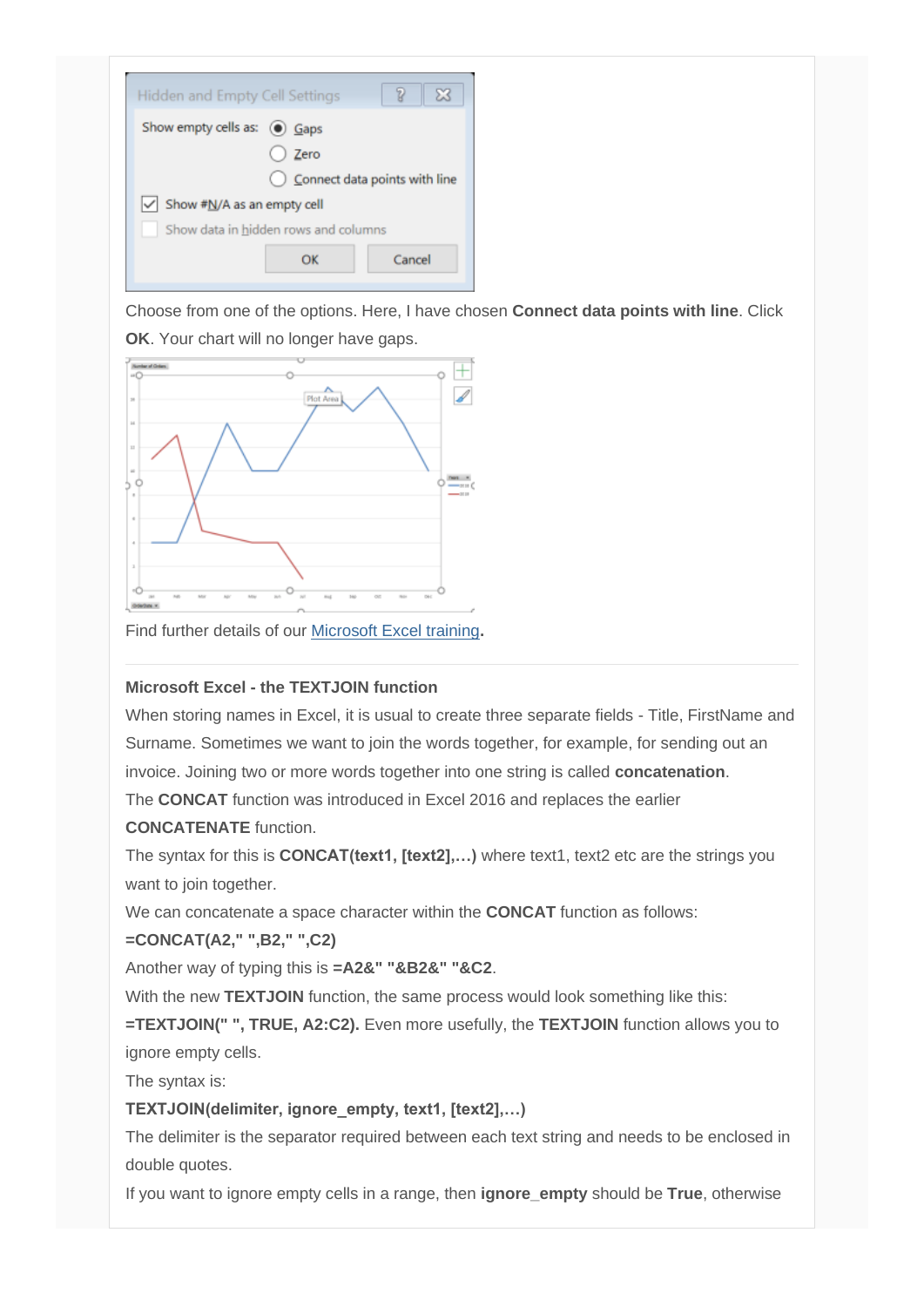#### **False**.

**Text1**, **Text2** etc are the parts of text you want to join and can be actual text or a cell range. If you were using a Slicer in an Excel pivot table, the **TEXTJOIN** function would allow you to create a title for the table.

| A1       | $\times$ $\checkmark$ fx<br>$\mathbf{v} \in \mathbb{R}^{n \times n}$<br>="Number of Orders for "&TEXTJOIN(", ",TRUE,A4:A11) |                                                                                                                     |   |   |                        |                    |    |              |  |   |
|----------|-----------------------------------------------------------------------------------------------------------------------------|---------------------------------------------------------------------------------------------------------------------|---|---|------------------------|--------------------|----|--------------|--|---|
|          | А                                                                                                                           | B                                                                                                                   | С | D | E                      | F                  | G  | H            |  | J |
|          |                                                                                                                             | Number of Orders for Anne Boleyn, Jane Grey, Joe Bloggs, Lucy Liu, Peter Piper, Sandy Shaw, Steve Smith, Tim Turtle |   |   |                        |                    |    |              |  |   |
| 2        |                                                                                                                             |                                                                                                                     |   |   |                        |                    |    |              |  |   |
| 3        |                                                                                                                             | Row Labels $\overline{r}$ Number of Orders                                                                          |   |   |                        |                    |    |              |  |   |
| 4        | Anne Boleyn                                                                                                                 | 27                                                                                                                  |   |   | Name                   |                    | ジ三 | ¥            |  |   |
| 5        | Jane Grey                                                                                                                   | 20                                                                                                                  |   |   |                        |                    |    |              |  |   |
| 6        | Joe Bloggs                                                                                                                  | 6<br>35                                                                                                             |   |   |                        | Anne Boleyn        |    | ∧            |  |   |
|          | Lucy Liu                                                                                                                    |                                                                                                                     |   |   | Jane Grey              |                    |    |              |  |   |
| 8        | Peter Piper                                                                                                                 | 14<br>13                                                                                                            |   |   |                        |                    |    |              |  |   |
| 9        | Sandy Shaw                                                                                                                  |                                                                                                                     |   |   | Joe Bloggs<br>Lucy Liu |                    |    |              |  |   |
| 10       |                                                                                                                             | Steve Smith<br>24                                                                                                   |   |   |                        |                    |    |              |  |   |
| 11<br>12 | Tim Turtle<br><b>Grand Total</b>                                                                                            | 11<br>150                                                                                                           |   |   |                        |                    |    |              |  |   |
| 13       |                                                                                                                             |                                                                                                                     |   |   |                        | Peter Piper        |    |              |  |   |
| 14       |                                                                                                                             |                                                                                                                     |   |   |                        | Sandy Shaw         |    |              |  |   |
| 15       |                                                                                                                             |                                                                                                                     |   |   |                        |                    |    |              |  |   |
| 16       |                                                                                                                             |                                                                                                                     |   |   |                        | <b>Steve Smith</b> |    |              |  |   |
| 17       |                                                                                                                             |                                                                                                                     |   |   |                        | <b>Tim Turtle</b>  |    | $\checkmark$ |  |   |
| 18       |                                                                                                                             |                                                                                                                     |   |   |                        |                    |    |              |  |   |
| 19       |                                                                                                                             |                                                                                                                     |   |   |                        |                    |    |              |  |   |

If I remove the Grand Total and then adapt my slicer my title will change accordingly.

| A4       | ÷<br>$\checkmark$  | $\times$ $\checkmark$ fx                      | <b>Peter Piper</b> |   |                    |   |   |    |  |
|----------|--------------------|-----------------------------------------------|--------------------|---|--------------------|---|---|----|--|
|          |                    |                                               |                    |   |                    |   |   |    |  |
|          | A                  | B                                             | C                  | D | Е                  | F | G |    |  |
| 1        |                    | Number of Orders for Peter Piper, Steve Smith |                    |   |                    |   |   |    |  |
| 2        |                    |                                               |                    |   |                    |   |   |    |  |
| 3        |                    | Row Labels $ \bar{x} $ Number of Orders       |                    |   |                    |   |   |    |  |
| 4        | Peter Piper        | 14                                            |                    |   | 空<br><b>Name</b>   |   |   | ١ź |  |
| 5        | <b>Steve Smith</b> | 24                                            |                    |   |                    |   |   | ∧  |  |
| 6        |                    |                                               |                    |   | Anne Boleyn        |   |   |    |  |
| 7        |                    |                                               |                    |   | Jane Grey          |   |   |    |  |
| 8        |                    |                                               |                    |   |                    |   |   |    |  |
| 9        |                    |                                               |                    |   | Joe Bloggs         |   |   |    |  |
| 10       |                    |                                               |                    |   | Lucy Liu           |   |   |    |  |
| 11<br>12 |                    |                                               |                    |   |                    |   |   |    |  |
| 13       |                    |                                               |                    |   | Peter Piper        |   |   |    |  |
| 14       |                    |                                               |                    |   | Sandy Shaw         |   |   |    |  |
| 15       |                    |                                               |                    |   |                    |   |   |    |  |
| 16       |                    |                                               |                    |   | <b>Steve Smith</b> |   |   |    |  |
| 17       |                    |                                               |                    |   | Tim Turtle         |   |   |    |  |
| 18       |                    |                                               |                    |   | $\checkmark$       |   |   |    |  |
| 19       |                    |                                               |                    |   |                    |   |   |    |  |

Find out more about our [Microsoft Excel training.](http://www.archwayct.co.uk/microsoft-office-training/microsoft-excel-training)

# **The Telephone and Time Management**

The telephone can waste time. Because it rings, we feel we have to answer it even in we're in the middle of some concentrated work. Just imagine if your phone didn't ring for a whole hour. Most people estimate that if they had one hour's peace and quiet from their phones when their brains were at their peak they could achieve three times as much work as they might normally do otherwise.